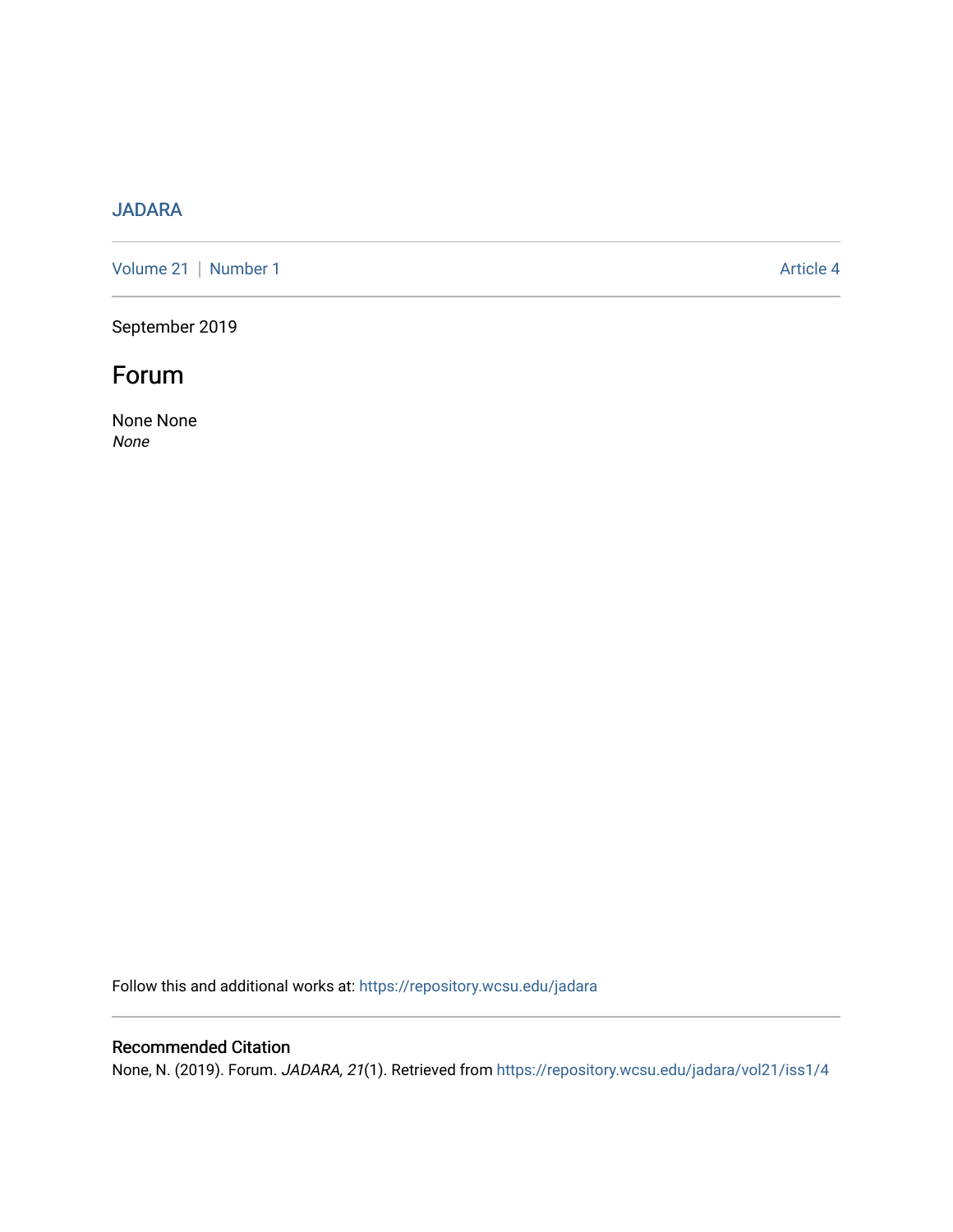None: Forum

# FORUM

#### New Brochures on Deafness

The University of California Center on Deafness is publishing a new series of brochures, offering scientific and clinical information in a concise and accessible format. Brochures contain research findings, up-to-date reports about the status of research in progress, and practical recommendations derived from clinical experience in mental health.

Titles of completed brochures:

Guidelines for Mental Health Professionals regarding Use of Interpreters for the Deaf Guidelines for Interpreters in a Mental Health Setting

Neuropsychological Assessment; Information for Rehabilitation Counselors for the Deaf

Coping with Hearing Loss in the Workplace

Preparing for Deaf Patients in a Mental Health Crisis Unit

Research Update: Studies about Sign Language Interpreting

Research Update: New Findings from the Longitudinal Study

Research Update: New Dimensions in Education Research Update: Psychotherapy with Deaf People

(A cursory perusal by the JOURNAL Editor suggests that these brochures and booklets are ''packed" with helpful, practical suggestions.)

All brochures sell for \$1.00 each. Reduced rates are available for bulk orders. For further information, please contact:

> Training Department University of California Center on Deafness Laurel Heights 3333 California Street, Suite 10 San Francisco, California 94143-1208

Dear Professional:

Grune & Stratton is pleased to announced the publication of Psychosocial Interventions with Sensorially Disabled Persons, edited by Bruce W. Heller, Ph.D., Louis M. Flohr, M.D., and Leonard S. Zegans, M.D., all from the University of California, San Francisco, School of Medicine.

This important new volume in the Mind and Medicine series brings together an outstanding group of experts to present the most current understanding of the extent, rehabilitation, and treatment of psychosocial problems experienced by sensorially disabled persons and their families.

Based on a developmental framework, the text presents research findings, salient psychological and social concepts, and clinical intervention strategies. Psychosocial interventions with hearing impaired, visually impaired, multihandicapped, and deaf-bhnd persons are explored. Special issues include genetic aspects of sensory disabilities, psychosocial implications of technological advances for the sensorially handicapped, and approaches to the elderly with sensory disabilities.

This outstanding new text fills a large gap in the disability literature. It will enhance the effectiveness of psychologists, psychiatrists, rehabilitation specialists, and all practitioners who recognize the impor tance of understanding the psychosocial needs of these special populations.